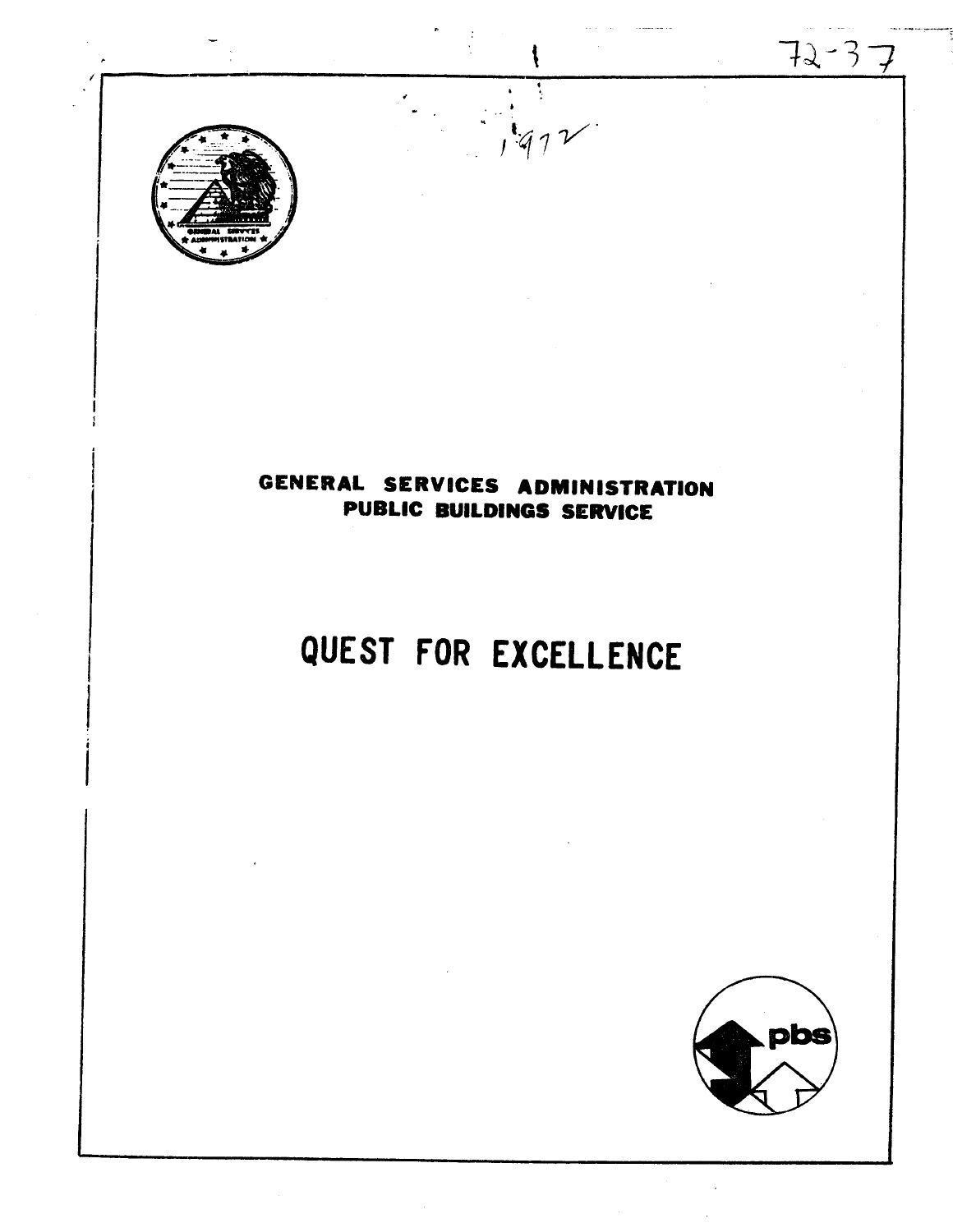### QUEST FOR EXCELLENCE

# Arthur F. Sampson Comnissioner Public Buildinas Service General Services Administration

In March, 1970, Arthur F. Sampson was transferred from the General Services Administration's Federal Supply Service to act as Comnissioner of the Public Buildings Service (PBS). His assignment: to revitalize the operations of that entire organization in every respect.

Since then, Sampson has introduced his dynamic leadership and management techniques to PBS and has succeeded in introducing and implementing many new concepts to his employees and the construction industry. Sampson has set his sights high on the standard of excellence and is using value engineering as one of the methods for achieving it.



Today is a new day in a changing world. Responsiveness and relevance have become key words in the peoples fight for recognition and concern for their well being. If we intend to listen to people, then all organizations must be concerned with quality products and community as well as profits. Business and Government have a responsibility to insure that maximum value is given for every dollar received. The key to success is superior quality and superior value, which is only obtained by surpassing normal standards.

The theme of this paper, "Excellence", directly relates to an organization's ability to produce a superior product at a profit to all concerned. For our organization, the General Services Admlnistratfon, it means providing the best service to the taxpayer for his dollar. We have established excellence as a standard for the Public Buildings Service because it is something one usually thinks about but rarely practices. It represents a comnitment to better management, to a goal we will strive for and keep in front of us constantly. For us, better management means implementing better ideas and innovative new techniques into our programs. Value Engineering has a crucial role in the design, construction and operation of public buildings; and one of my objectives today is to impress upon you the extent of our commitment at General Services Administration (GSA) to the value engineering program. This program is a vital part of our broad effort to continously achieve "excellence in management" in the fullest sense of that term.



# The Concept

Excellence is a concept which has different interpretations depending on its application. For example, excellence in an individual can mean displaying inner pride and making a maximum contribution at all times, regardless of the task. Excellence as applied to a group effort can mean the proper blending of indivtdual talents to consistently accomplish missions in the most effective manner.

Excellence also involves spirit. To realize excellence an organization must have spirit, which is a comnonly shared desire to strive within the organization-for success. If an employee is not interested in doing a good job, management must find the means, in positive ways, to overcome his attitude.

We in the Public Buildings Service realize the importance of instill ing in our organization not only excellence but also the spirit which is an integral part of it. **<sup>4</sup>**

Now, what is the PBSP The PBS is a conglomerate. It is an operation that has an exciting style and an ever growing spirit. It has undergone a major reorganization. Better than 80% of the top management has been changed. Young and bright men and women have been attracted to work for PBS. New, innovative ideas are being accepted and tried. There are new training programs. And there is more. All pointing toward that predetermined goal of Excellence.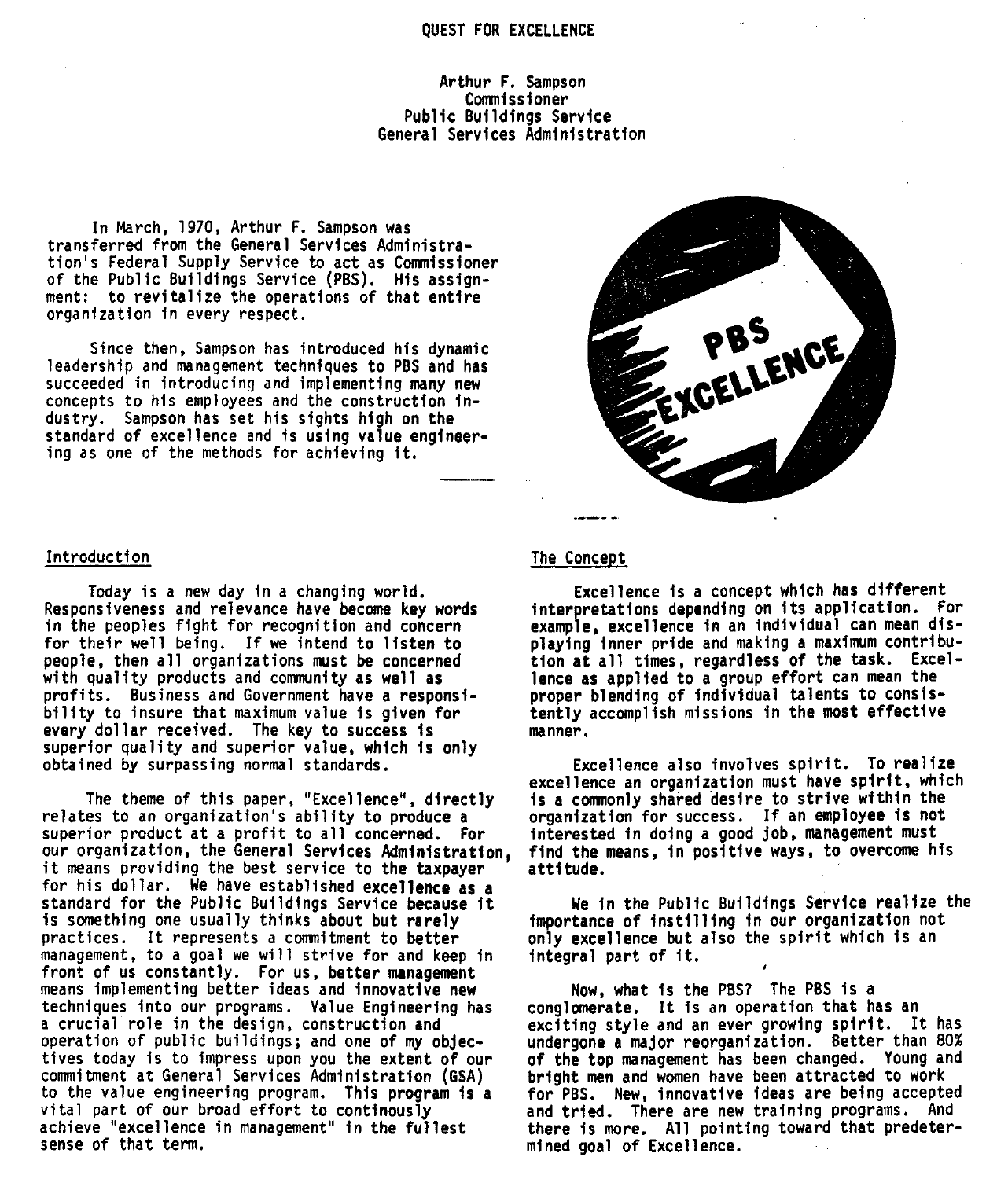# Recognizing A Need

Improvement requires recognition of the need to improve. There must be a self awareness within the organization of the areas that are deficient; and it is my contention that this recognition must start at the top. The Chairman of the Board, the President of the Company, or in the case of GSA, the Administrator, must recognize the need for improvement and find ways to achieve it. In PBS we have attempted to strengthen and expand the executive arm of the organization to develop management information systems, perform systems analysis, tighten financial controls and fully utilize resources. We have made progress in our campaign for excellence:

1. A special Projects operation has been established to plan, schedule, and monitor the effective execution of sensitive projects.

2. A high-level, sophisticated planning operation has been established.

3. The Design and Construction operation has been reorganized to meet today's demands.

4. There is indeed a new top management team. And the new team is a gourmet selection. Young and notso-young ; conservative and progressive; career and non-career, technical and non-technical ; thinkers and doers; and all very attune to the times.

**5.** We have promoted as many of our fine employees as possible into areas of authority and responsibility. In the creation of an entire new organizational structure in the Central Office to better serve the regions, I transferred all destgn and construction authority to my Regional Directors leaving the Central Office free to do its functions of management and guidance.

**6.** The Concept and acceptability of change was quickly translated down to the individual employee by changing work assignments in as many areas as possible. Therefore, almost everyone has a new boss. This broadens the capability of the supervisor, getting him out of a rut and renewing his enthusiasm in another field.

**7.** We had quite a substantial college intern program last summer. The key to our program was giving emphasis to young people who demonstrated the ability to accept real responsibility. There were no "make work" jobs for these students. We carefully selected the areas of responsibility in which the sumner interns worked. We tried to work them, frankly, as hard as we could and to challenge them as much as possible. The interns that we had were a tremendous help to us. We accomplished things that we could never do in any other way, because we simply didn't have the breath of experience and the breath of fresh outlook which they brought to us. One of them suggested we would undergo withdrawal systems when he left, and I think. indeed, we did.

8. We have sponsored two major conferences in the past year:

- a) GSA's International Conference on Firesafety in High-Rise Buildings which has received wide acclaim and has caused fire code changes in major cities across the nation.
- b) GSA's International Environmental Conference on Building Construction and Use which ended on April 25th, 1972, produced over 80 recom-<br>mendations for improving environmental quality through building construction and use.

**9.** We held a one-week Regional Directors Conference to convey the concept of excellence. I spent a week at the table with the Regional Directors; and a member of the White House staff spoke to them. I asked them to wrlte a short essay on "excellence" and we read these each day. This personal involvement brought forth self admission of problems never before discussed and opened wide channels of communicatfon necessary for us to operate effectively.

10. The Regional Directors were also asked to establish performance indicators to be used to evaluate and measure their progress towards excellence. They identified ten factors by which they thought they should be evaluated. They also devised ten formulas to assist in the quantitative reporting on their progress.

11. At GSA, we are comnitted to bringing more vitaltty into our Employee Council. There is sometimes a tendency by management to overlook the contributions of messengers, clerks, secretaries, and custodians. They are very important to an operation. I have made it my personal business to meet with the officers of the Employee Council, to bring them to my office and sit down and chat. Let everybady know that you are interested in all people **from** top to bottom. That spreads like wildfire. They will get a new enthustasm for what you are trying to do.

12. PBS has established a program to hold more social events and athletic events where employees can get together to kindle organizational spirit. An organization is like a family. It cannot survive on an unbalanced diet of all work and no play.

13. We have hired the young people. A young organization is important, not only younger in years, but more important, younger in outlook, Young people bring with them a freshness. a sense of enthusiasm, a desire to serve, a desire to see that a job is done right. a desire to be responsive to the needs of the people and the organization. If you employ young people, it is my contention that they will inspire others.

As you can see, improvement requires concentration in many areas of an organization. I have shown you just a few of the things we have done in PBS.

# Reading Symptoms

But, excellence requires more than this. It involves reading the symptoms before the crisis appears and taking action. Criticism, adverse publicity, rapid employee turnover, cost overruns,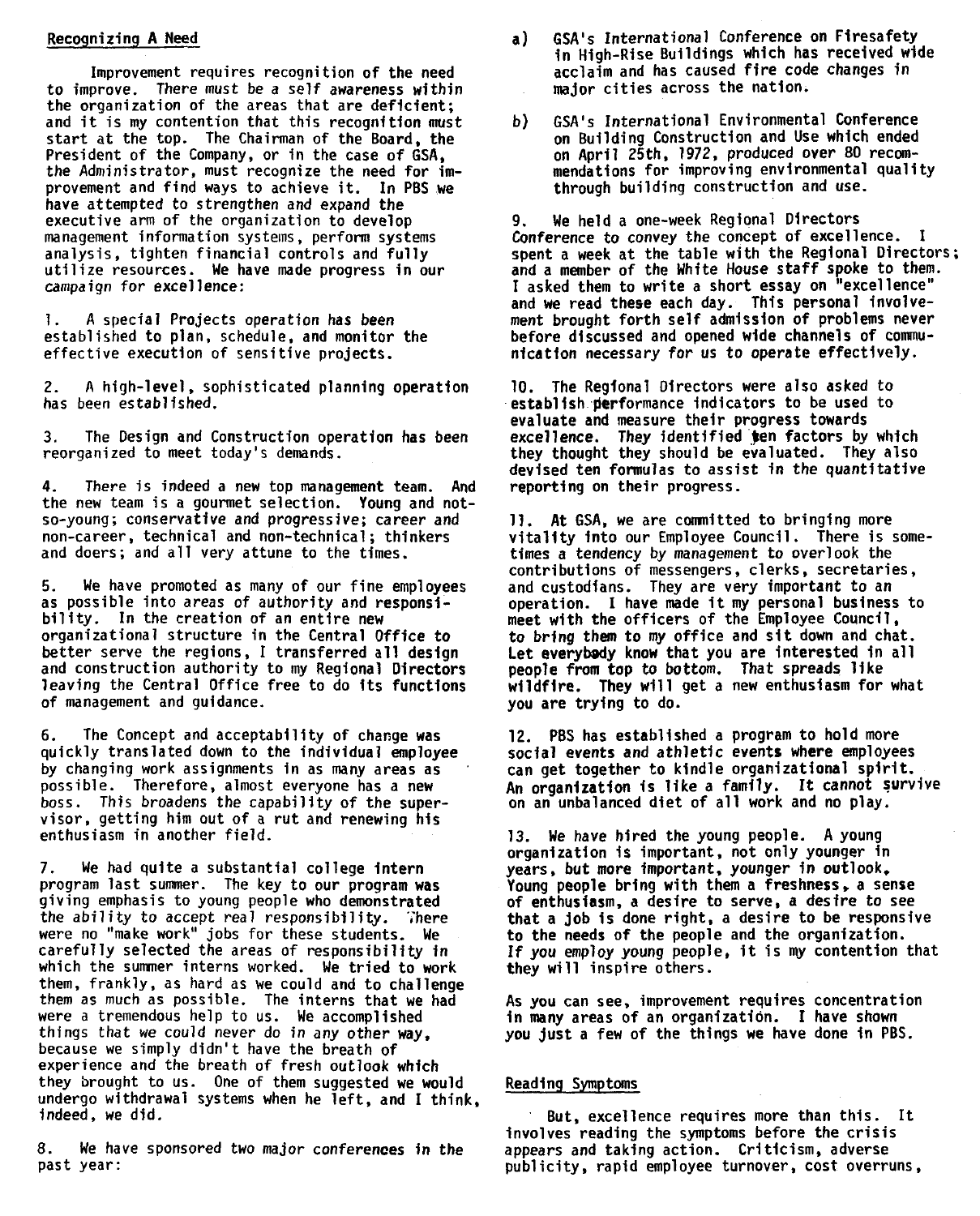profit loss, and continual late delivery are the common symptoms. The more subtle symptoms also erode the chance for excellence.

One of these is lack of spirit which shows itself in many forms -- clock watchers, poor ntsert in many forms -- clock watchers, pool<br>attendance at office functions, people doing not<br>one ounce more than they have to. Spirit, as I have mentioned is a key force behind the evolution of excellence in an organization, and you have to have a great deal of spirit permeating the entire operation if you are going to excel.

An organization that is becoming too traditional or archaic in its programs is a warning sign. We've tried to do something about this at PBS. Part of our new way of doing business includes construction manager, turnkey, lease-purchase, performance specification, office excellence, systems building, two step procurement, and value engineering concepts. All of these involve all of our people and require of them their best efforts to achieve improvement.

# An Atmosphere of Change

Manaqement, in order to excel must concentrate on creating an atmosphere of constructive change. This connotes a willingness to try something new, to seek and accept change where it is called for, to reexamine prior conceptions, perhaps misconceptions, and to accept different ideas, ideas which we may not emotionally agree with. It Is the duty of management at all levels to reverse the order of acceptability for change. Part and parcel with creating the atmosphere for change is providing employees with the responsibility and authority to approve changes without worrying about mistakes. You want people to make mistakes because you want them to make decisions. Management must get away from the business of everyone afraid to make a decision and just living comfortable and not doing anything, saying anything. An excel lent organization makes changes, makes decisions, and learns from mistakes. We are doing this at PBS.

# Cost Reduction & Value Engineering

In PBS we established a VE Program as part of our quest for excellence -- to be applied in all our regional offices. This is similar to what we did during the time I served under Governor's Scranton and Shafer in Pennsylvania. We developed **a** Cost Reduction Program as an integral part of each agency's activities in Pennsylvania. I used Value Engineering methodology as the action element in my Cost Reduction Program. I would like to illustrate how these two programs go hand-in-hand in promoting excellence.

A Cost Reduction Program is a method of motivating people to create, record, evaluate, and implement cost saving ideas that will reduce costs without reducing necessary services. It has been used successfully by industry and the Federal Government to save literally billions of dollars without sacrificing services or quality. **The** idea



for a Cost Reduction Program in our State Government was originally conceived in 1963. At that time plans were carefully drawn to develop a well organized program and, in August of 1965, Pennsylvania became the first state to launch such program. The entire effort was based on the team" approach utilizing personnel from all areas of work.

We established a five phase program:

- Phase I: Covered two primary activities. One was the recruiting and training of a Cost Reduction Special ist who would spend full time on cost reduction.
- Phase 11: Consisted of obtaining the full support of the Governor and his entire cabinet for the program.
- Phase 111: Consisted of a talent hunt. We had predetermined what type of personnel we wanted to man the cost reduction teams and we wrote to each cabinet member asking them to assign men and women to specific teams.
- Phase IV: The training of selected members of the Cost Reduction Teams in the technique of Value Analysis/Engineering.
- Phase V: Consisted of the establishment of explicit goals for each team and measurement of their progress.

These were the phases of development and the comnon principles of success we employed were ones which can be equated to excellence In management of any organization1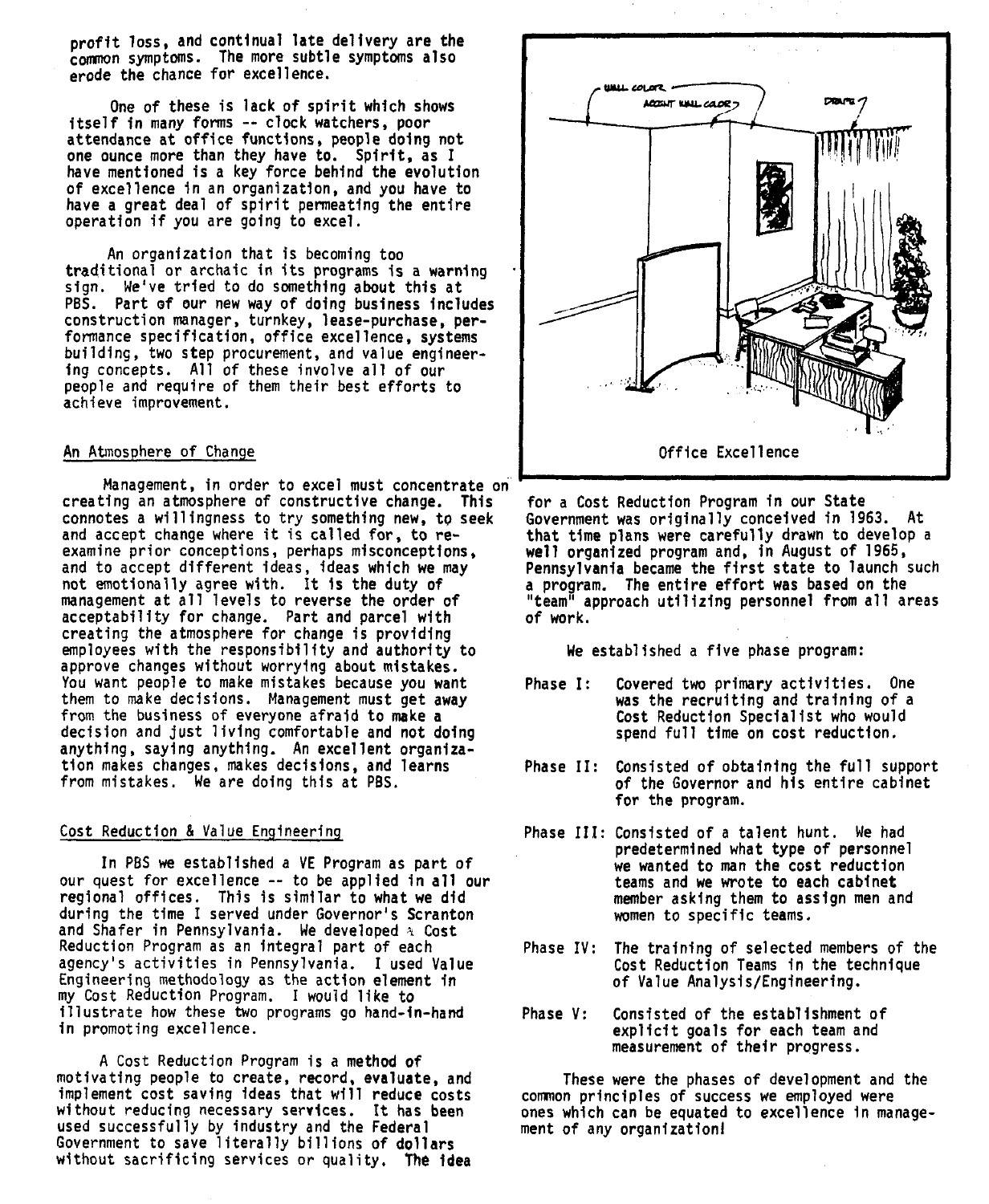The following are absolute musts for a successful Cost Reduction Program:

1. The Program must have support from the top (in this case, the Governor and his Cabinet) - people make a Cost Reduction Program successful and people will only do it if the "Top" is genuinely behind the effort.

2. There must be incentives to sustain interest -- people must be rewarded psychologically and tangibly for their efforts.

3. The Program must be well organized -- it cannot be a "crash" program because such programs are short-1 ived.

4. People must be made cost conscious: -- people control costs and they must be made vividly conscious of this fact.

5. People must be trained -- training is needed in value analysis, work simplification, work oriented measurements, and other techniques of reducing costs.

6. There must be a "Watchdog" or "Stimulator" - some one person must spearhead the Program by spending his full time on this activity.

7. There must be measurements -- this is fundamental, without measurements people cannot be rewarded and the Program has no value to support its continued existence.

Establish a Basic Premise: Effective cost reduction requires Value Engineering. It requires people with ideas and highly developed promotion programs such as Project Perfect and Zero Defects.

#### Using Value Engineering

I expect VE to serve as a catalyst to solidify and encompass all of the elements necessary to achieve a measure of excellence. The factors which make value engineering most effective are the same factors which promote the success of the other functions of an organization.

Value engineering is not haphazard. It is a conscious act applied by conscientious people. To be effective, it must be done on purpose. It challenges the very heart of an organization to excel.

Value engineering is a dynamic action program. It is not passive. It does not wait for things to happen if used properly by management. It deliberately searches out areas of opportunity, of high cost, and uses its methodology to do something about it!

One fundamental of value engineering is . teamwork. Wi th all of the diverse and complex functions and people affecting value, it is essential that their talents be bended toward a **common** objective. A modern organization does not always encourage maximizing profit or value in preference to individual concerns. Value analysis requires the co-operative efforts of motivated people working in concert, Effective team work requires a coordf nation of individual efforts in preference to unilateral individual efforts of the work of comnittees. In conducting an analysis, value engineering crosses the lines of the technical and administrative authority represented by individuals and their subjective department interests. Total communication, vertically and horizontally, is an essential element in value engineering as it is vital to other management interests.

Value engineering promotes training in the area of human relations. The practice of its discipline fosters rapport between individuals and organizations. It encourages the development of better human relations that will carry over to other tasks of the organization. The value engineering program at PBS will serve as a useful vehicle for the entire organization by providing vehicle for the entire organization by providing<br>an avenue for change, for employee involvement,<br>for creative expression.

# In Sumnation

mmation<br>Excellence is not just a word; it is an idea, a state of mind, a motivation or a goal. It is sought by many and attained by few. Its meaning is different to different people. It is a paradox in that while you have to rely on what it means to you, you are ultimately judged by what it means to others.

Excellence is not a magical commodity, it can only be attained through the efforts of a dedicated staff with a predetermined goal. This is the best definition because no limitation has been set; there can be no limitation on the real accomplishments of a truly dedicated staff of competent people.

# Good Value is Excellence